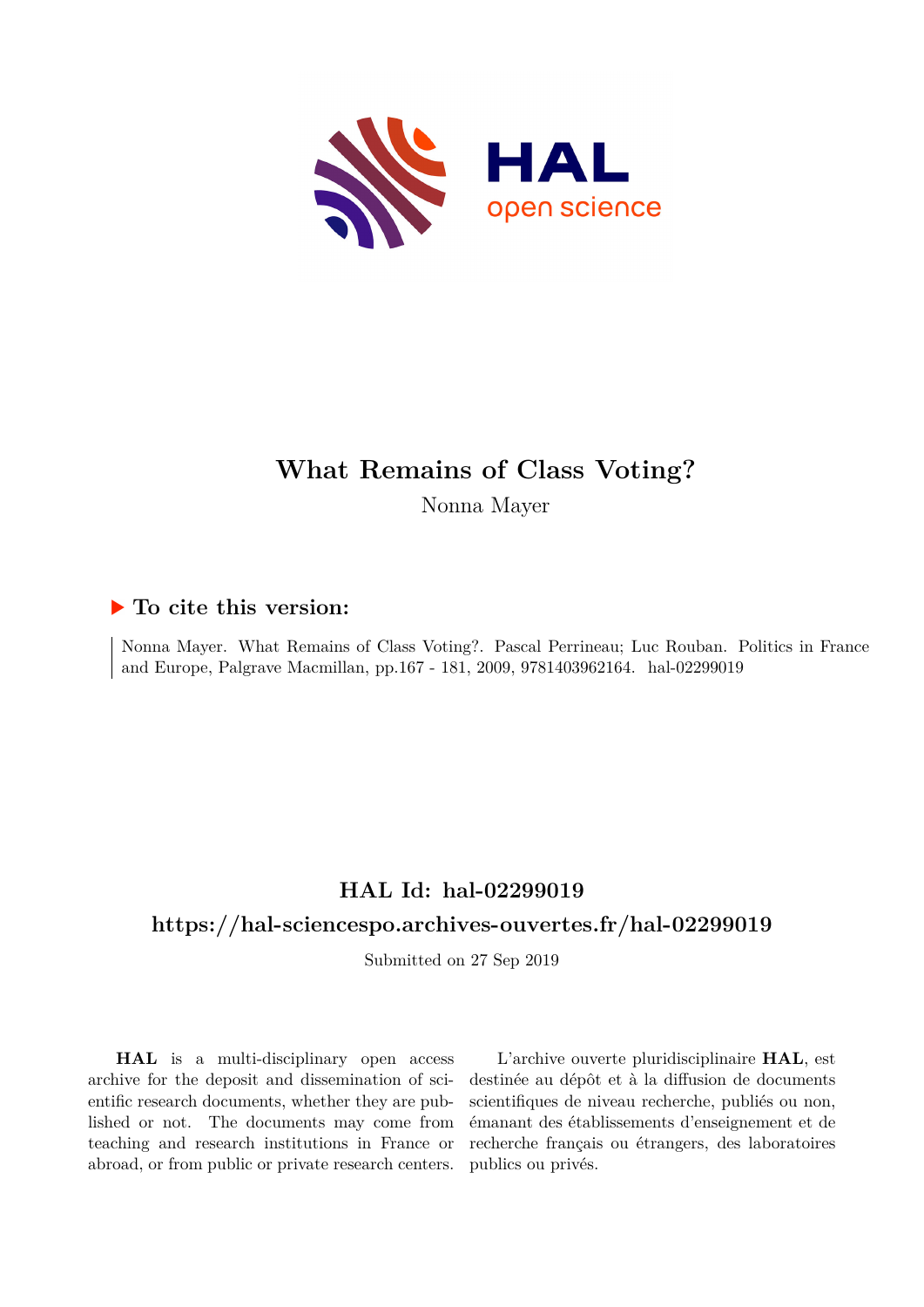### CHAPTER 10

## What Remains of Class Voting?

### *Nonna Mayer*

cording to the thesis put forward by the sociologist Seymour M.<br>Lipset in his book, *Political Man: The Social Bases of Politics*, the electroral game is essentially a reflection of the class struggle: "In virtually<br>every Lipset in his book, *Political Man: The Social Bases of Politics*, the elec-**L**toral game is essentially a reflection of the class struggle: "In virtually every economically developed country, the lower-income groups vote mainly for parties of the Left, while the higher-income groups vote mainly for parties of the right."1 However, almost thirty years later he is one of the first people, along with Terry Clark, to predict the disappearance of social classes and of the privileged link between left-wing parties and people from working-class backgrounds.2

The stakes are high. Despite the rise of the middle classes, the so-called working classes continue today to represent the majority of the electorate. And these are the classes that the radical and populist Extreme-Rights developing in Europe today are trying to win over. Does the notion of a "class vote" still have meaning? If so, what are the theoretical and empirical bases for it? This chapter will address these questions from a comparative perspective, looking at France in a European context and paying particular attention to questions of definition and measurement. The Marxist approach stresses the position of individuals in the process of production, the relationship to capital and to work, domination, and conflict. It sees social classes as collective actors, equipped with a class conscience and with political representation. On the other hand, the Weberian approach stresses the unequal access of individuals to economic, social, and political resources without these latter being necessarily cumulative or producing a sense of class consciousness. Rather than classes, it identifies social strata according to their position on scales based on income, qualifications, and prestige. These two approaches will be combined here, taking both the relationship to the means of work and social position into account.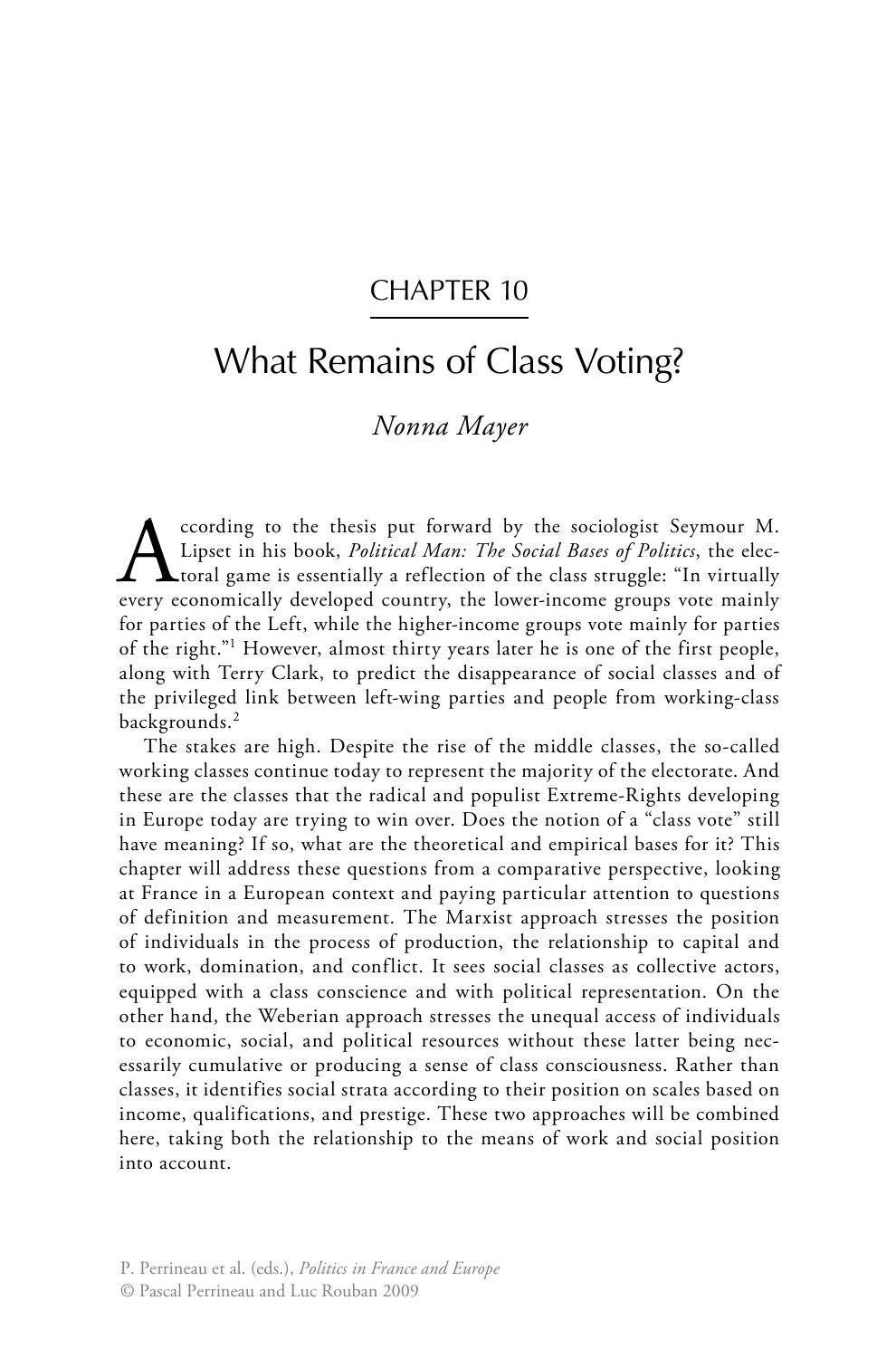#### **The Origins of Class Voting**

#### *The Sociological Model*

Electoral sociology really came into its own in the United States after the Second World War with opinion polls and the groundbreaking work of Paul Lazarsfeld and his team at Columbia University.<sup>3</sup> They carried out a survey to measure the impact of the 1940 presidential election among a representative panel of inhabitants of Erie County in Ohio. The panel was questioned on seven different occasions and the results revealed, to their great surprise, that the electoral campaign had only a limited effect on the political choices made. The majority of voters had made their minds up well before the campaign started and remained faithful to their initial choices which corresponded to their social and professional background. Three variables played a key role: economic and social status,<sup>4</sup> religion, and place of residence. Three out of four rich protestant farmers voted for the Republican candidate and 90% of the urban Catholic labor force voted for the Democratic candidate: "People think, politically, as they are, socially. Social characteristics determine political characteristics," such is the main conclusion of their study.<sup>5</sup> This sociological model was nonetheless rapidly called into question first by researchers at the University of Michigan who placed the psychological mechanisms of "party identification" at the heart of their model and then by economic approaches to voting. In Europe, on the contrary, the idea that politics is the reflection of social structures imposed itself durably both under the influence of Marxism and because, unlike American parties,<sup>6</sup> European parties were built on the bases of class.

This is what Seymour M. Lipset and Stein Rokkan showed in their groundbreaking book, *Party Systems and Voter Alignments: Cross-National Perspectives*. 7 They link the genesis of European parties to four basic conflicts. The first two are the product of a "nation-building" process which saw the nation-state progressively impose itself against both local, regional, and linguistic particularities (the center-periphery cleavage) and the influence and privileges of the Church. The second two are the result of the industrial revolution which first opposed the rising bourgeois industrial class to landowners and then workers to capitalist owners. The sequential interaction between these four cleavages gave birth to the partisan and electoral cleavages of today (table 10.1). The political parties were seen as agents for the transformation of these social conflicts into long-lasting political divisions which they would then contribute to maintaining. The first three cleavages gave rise to parties which differed from one country to another as the building of the nation-state, the rate of industrialization, the shock of the Reformation and the Counter-Reformation did not occur at the same time or indeed at the same pace. However, the same cleavage along the lines of class was to be found everywhere with left-wing parties defending the working classes and conservative parties defending the middle and upper classes.

#### *The Working-Class Vote*

The English sociologist, Robert Alford measured this "class vote" with the help of a simple indicator named after him which was to be used worldwide.<sup>8</sup>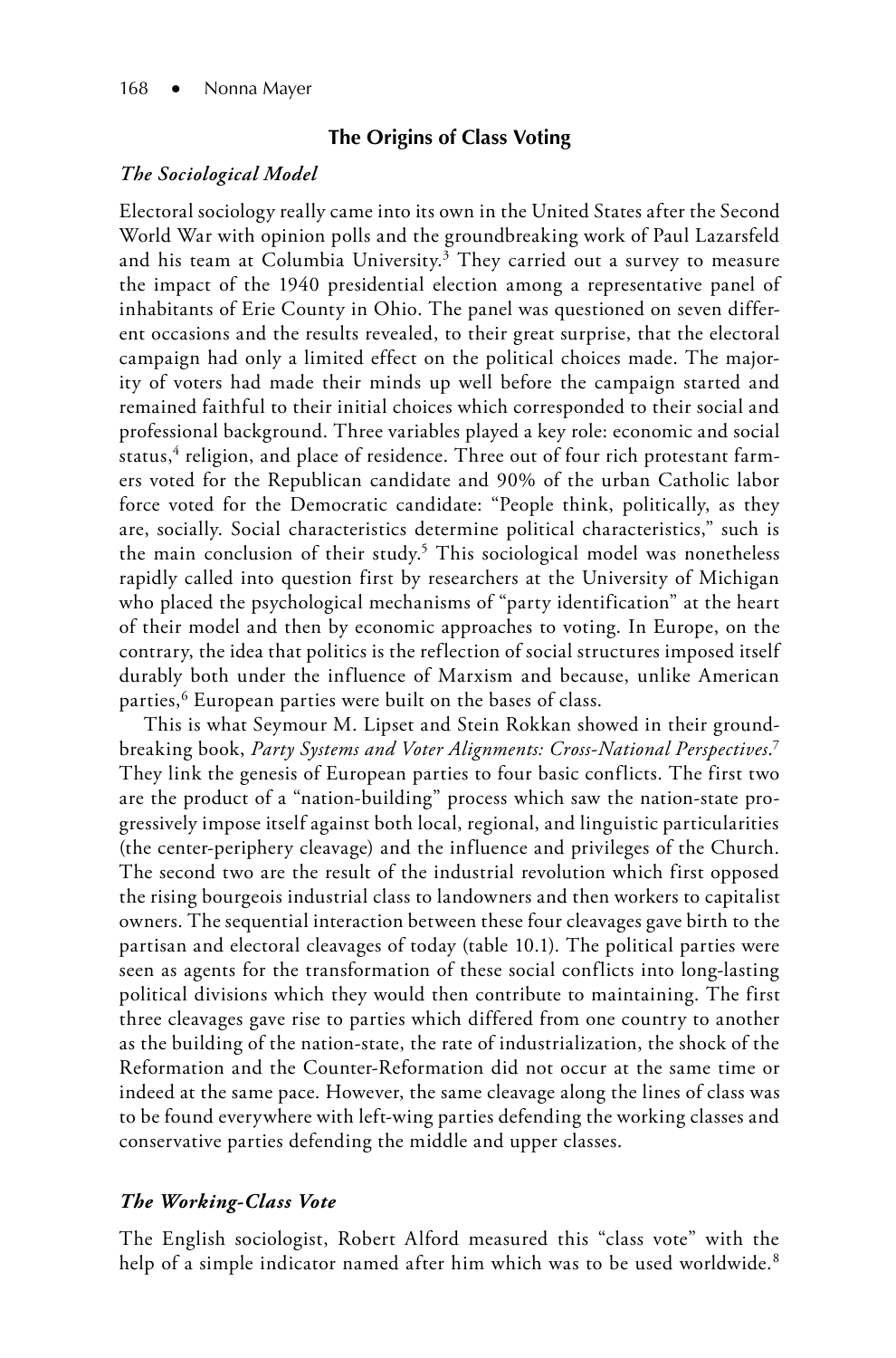| Cleavage         | Critical Period                                                         | <i>Issue</i>                                                                                  |
|------------------|-------------------------------------------------------------------------|-----------------------------------------------------------------------------------------------|
| Center/periphery | Reformation-<br>Counter-reformation:<br>sixteenth-seventeenth centuries | National vs. supranational religion;<br>national language vs. Latin                           |
| State/Church     | National (French) Revolution:<br>post-1789                              | Secular vs. religious control of<br>mass education                                            |
| Land/industry    | Industrial Revolution:<br>nineteenth century                            | Tariff levels for agricultural products;<br>Control vs. freedom for industrial<br>enterprise  |
| Owner/worker     | Russian Revolution: 1917                                                | Integration into national<br>polity vs. commitment to international<br>revolutionary movement |

**Table 10.1** The four stages in the formation of party systems

*Source*: Lipset and Rokkan, 1967, p. 47.

He identified two classes: one made up of workers and one made up of nonworkers. He also identified two types of vote: a left-wing vote (Labor) and a right-wing vote (Conservative). The indicator is calculated by subtracting the proportion of workers from non-workers who vote Left. If during a given election all the workers vote to the Left and none of the non-workers do, the indicator takes on the value of 100 (100%-0%) resulting in a perfect class vote. If the proportion of workers and non-workers who vote Left is identical, then the index falls to 0 and there is no class vote. Should the proportion of non-workers voting to the Left be higher than the number of workers voting Left, then there is a negative index or inverse class vote. He compared the results of 53 electoral surveys carried out between 1936 and 1962 in the United States, in Britain, in Canada, and in Australia and found that the British case, where the index went up to  $+40$  was the purest example of "class voting," whereas it fell to  $+16$  in the United States and was non-existent in Canada. In their analysis of British elections between 1963 and 1970, Butler and Stokes<sup>9</sup> confirm the privileged bond between British workers in the 1960s and the Labour Party, which was seen as the "defender of the workers."

A similar phenomenon can be observed in France. The non directive interviews carried out by Guy Michelat and Michel Simon at the end of the 1960s,<sup>10</sup> reveal two antagonistic sub-cultures: the Catholic sub-culture defined by religion on the one hand and a non-religious sub-culture of workers defined by class antagonism on the other. The latter defined themselves as workers, fighting against capitalist bosses, they believed in the virtues of collective action, they preferred left-wing parties and trade unions, above all the Communist Party (PC) which was seen as the natural ally of the working "class." The following interview extract demonstrates this clearly:

It seems to me that any self-respecting worker has to have communist tendencies all the same, he has communist ideas—it goes without saying. He is a communist sympathiser, necessarily, because he works for a boss, he works for some guy who gets rich by the sweat of your brow, automatically you're a communist, you're a communist sympathiser, that's all there is to it."11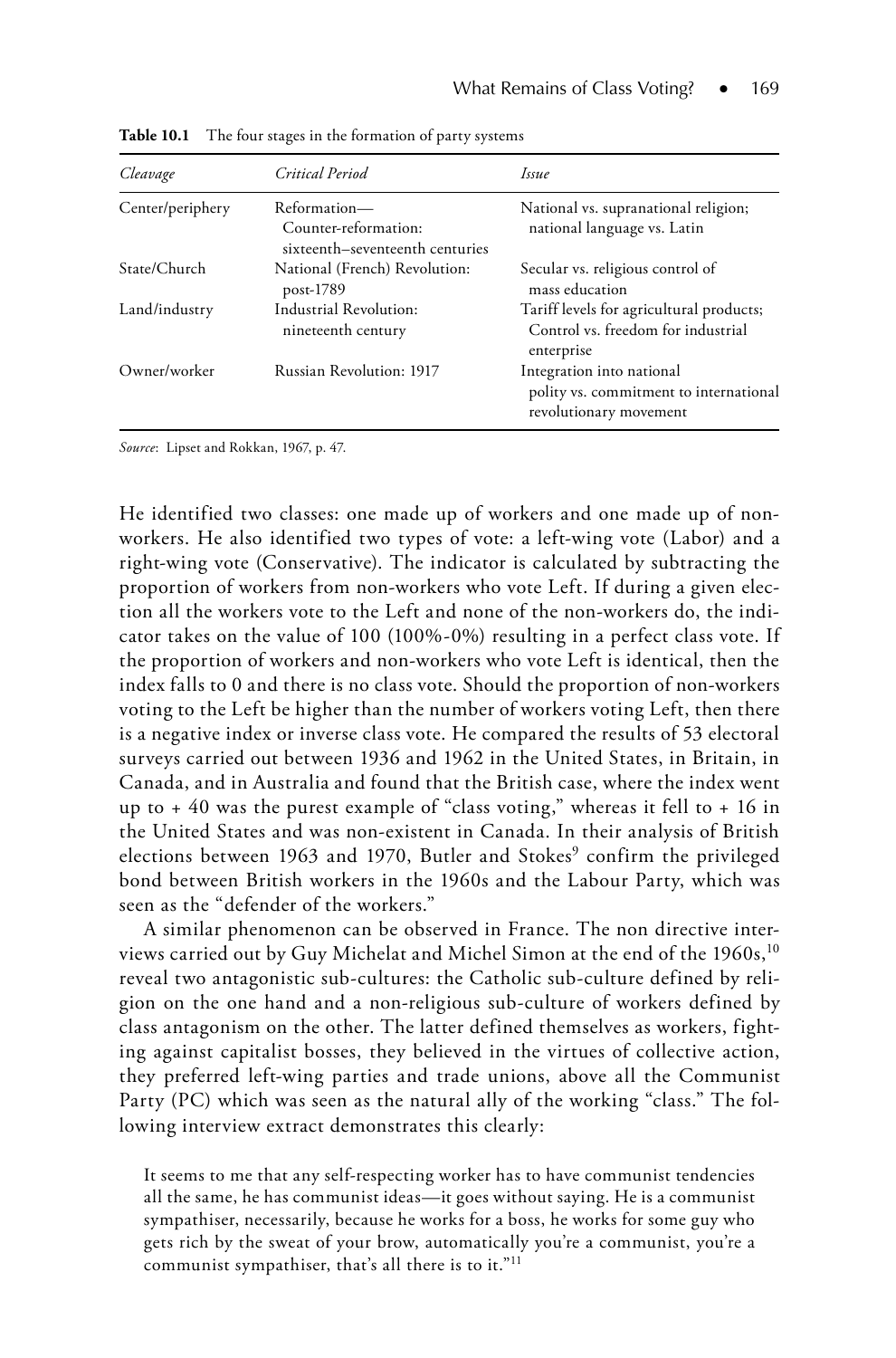Their survey took these results further. The right-wing vote was higher among people who practiced a religion. The left-wing vote increased depending on the degree of integration in the working class as measured by the number of working-class connections or attributes possessed (being a worker oneself, having a working-class father or spouse, etc.). It went from 18% amongst women who were without any connection to 55% for workers whose fathers were also workers. The effects of "objective" social class were seen to combine with those of the "subjective" social class, i.e. the class individuals feel they belong to.<sup>12</sup> Identification with the working class increased with the number of workingclass attributes. The communist vote was the most frequent amongst people who accumulated objective and subjective belonging to the working class (43%). But it was the subjective class which exercised decisive influence over political choice. Among the people surveyed, those who did not have any attachments to the working class but who identified with it nonetheless voted communist more often than the working-class sons of workers who did not share this feeling (31% as against 22%).

Using the same categories of cleavages—professional, religious, and territorial—as those highlighted by Lipset and Rokkan, a comparative survey carried out by Richard Rose in fifteen countries confirmed the determining influence of religion and social class on political choice.<sup>13</sup> Average variance explained by these three factors was 25% with a peak of more than 45% in Austria and more than 50% in the Netherlands. The religious variable was top of the list in "pillarised"<sup>14</sup> countries such as the Netherlands (50%), Belgium (23%), Austria (30%) and Catholic countries like Italy (22%) and France (28%). Social class had the strongest effect in the Scandinavian countries, with Sweden and Finland at 32% followed by Norway and Denmark. On first glance, the results seemed to confirm the thesis that cleavages were "frozen" and that the party system of the 1960s largely reflected the structure of cleavages in the 1920s.<sup>15</sup>

#### **Death and Resurrection of Class Voting**

#### *From Cleavage Voting to Issue Voting?*

And yet, at the same moment, the first signs that the model was losing impetus began to appear. The Alford index which until then supported the thesis of the "class vote" was only used from then on by those who announced its decline as shown in the diagram below which was printed in a great number of publications (figure 10.1). This phenomenon varied from one country to another. The fall of the index was particularly precocious and brutal in the United States, gradual in France and late and relatively limited in Sweden where in 1985 the Alford index still reached + 35. However, the shape of the curves in the graph was generally the same, seeming to prefigure the disappearance of class voting.

During the same period, electoral "volatility" seemed to be on the rise. This was true whether it was measured at the level of individuals by tracing their electoral itinerary through opinion polls or at a collective party level by calculating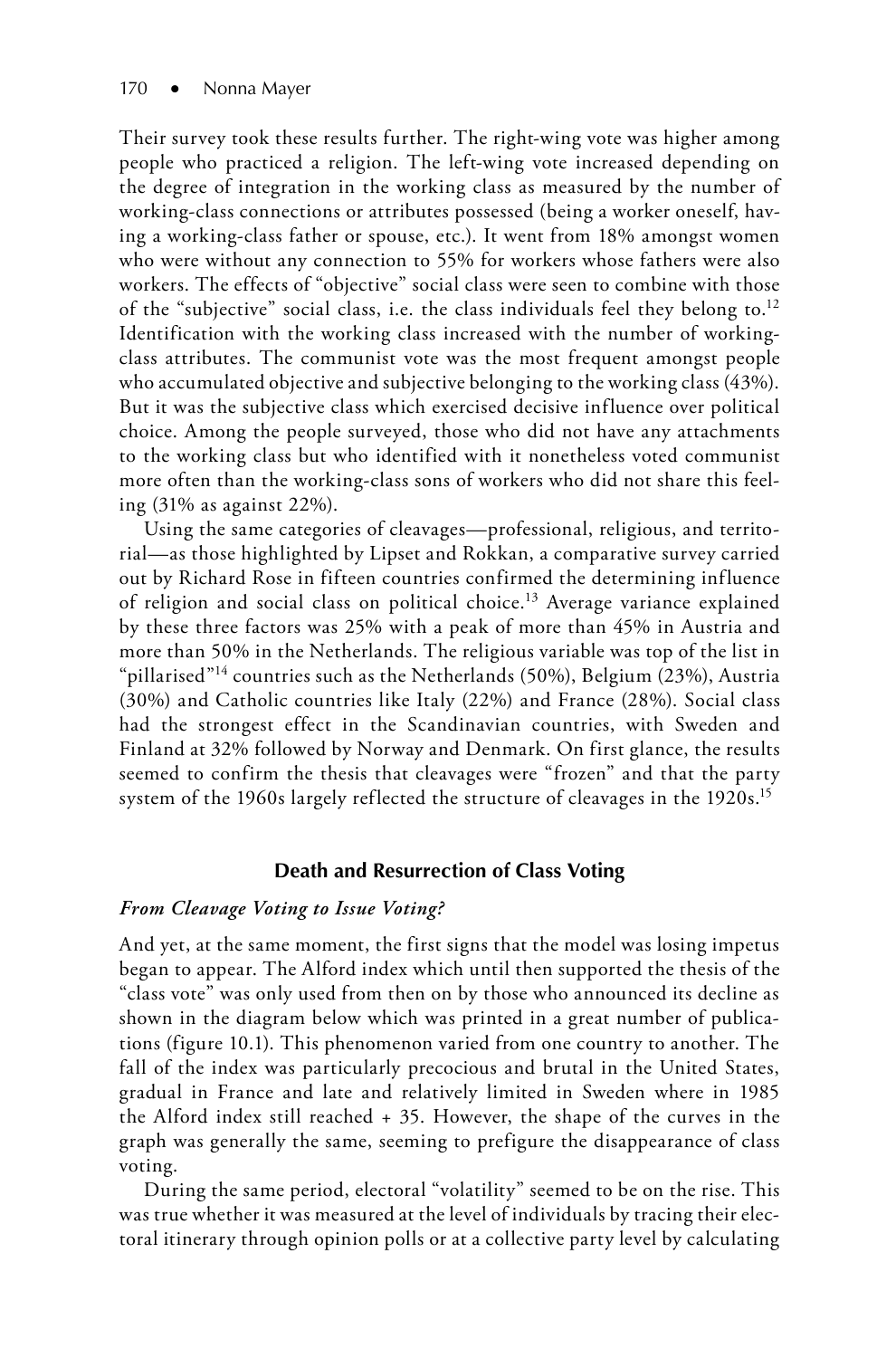

**Figure 10.1** Changes in the Alford Index *Source*: Clark et al., 1993.

the gains accumulated by all parties between two consecutive national elections.<sup>16</sup> The trend was toward electoral de-alignment,<sup>17</sup> and toward a questioning among voters of their usual habit of voting for the party assimilated to their class or religious preference.

This decline in the link between social and political cleavages is generally associated with changes brought about by the shift from the industrial to the postindustrial society that modified the balance between classes and the way people relate to politics. The fact that the economy became so much more service oriented reduced the number of workers to the benefit of the middle classes and white-collar workers. Economic growth, improvements in standards of living, and the fact that they could buy their own home made workers more individualistic and less concerned about solidarity. In parallel to their "embourgeoisement"18 the "proletarisation" of routine non manual employees and a subsequent blurring of class borders could also be observed. More generally, the rising levels of education and particularly of higher education, the role of the media**,** the rise in "post-materialist" hedonistic and anti-authoritarian values theorized by the American sociologist, Ronald Inglehart,<sup>19</sup> are all factors which have encouraged the political emancipation of individuals. Better informed, more politically aware, they have become less dependent on political parties and better able to make up their minds depending on issues specific to the election and to the candidates presented. The individual has become "individualistic," "rational,"<sup>20</sup>, "able to choose."<sup>21</sup> In the long run, "issue voting" would compete with the religious or socio-professional based "cleavage voting."22 Finally, the political supply, the parties on offer changed. These same post-materialist values were shaking up the system of party alignment, giving rise to new demands which had not been taken into account and favoring the emergence of new left-wing parties (ecologists and alternatives). They also encouraged the emergence of Extreme-Right and populist parties<sup>23</sup> in reaction to a society judged to be too permissive and too open. The old parties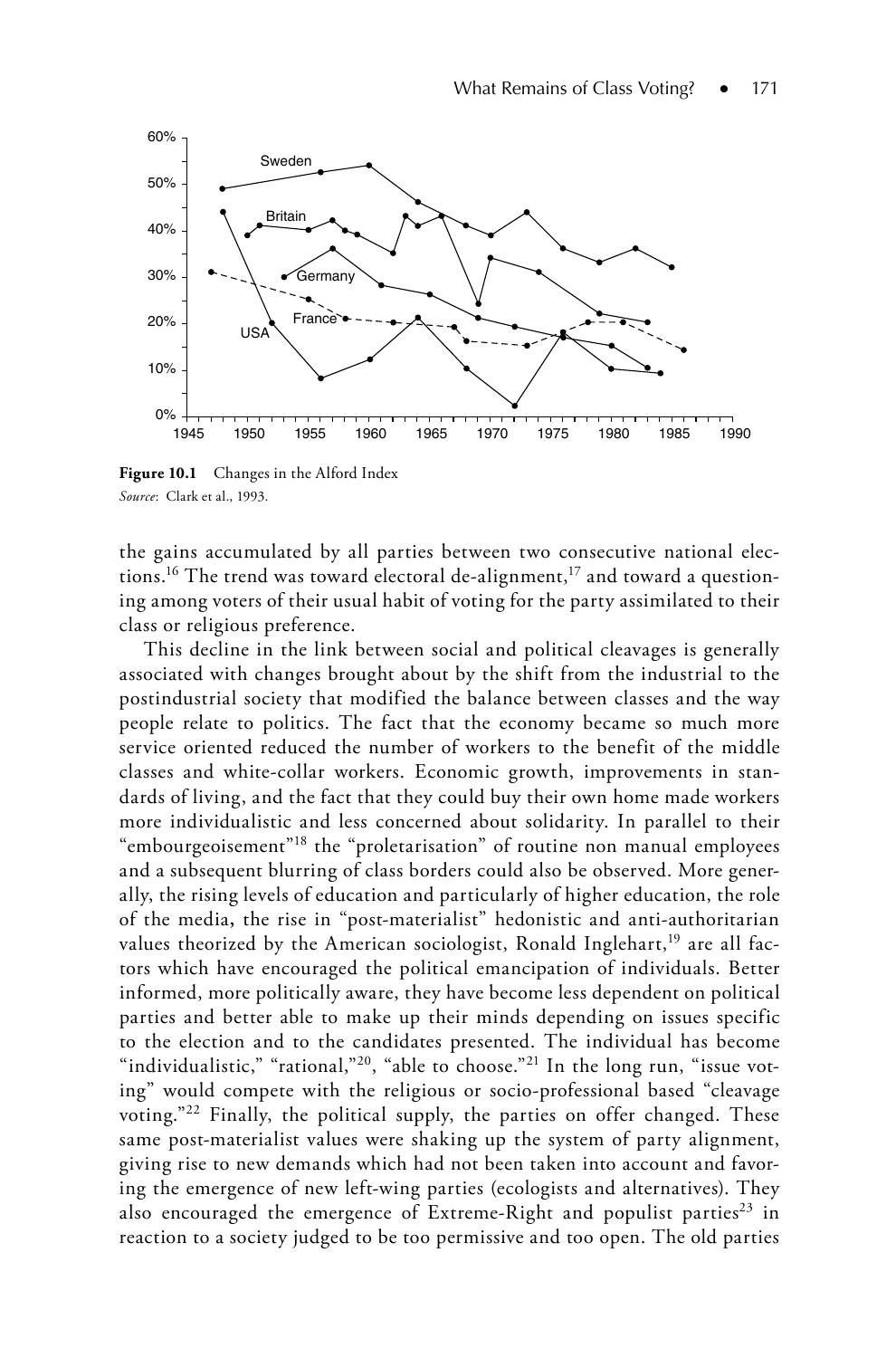themselves reinforced the decline of the class vote by changing their political discourse to widen their electoral base, thereby running the risk of losing their initial electorate. By opening up to the middle classes and by focusing on postmaterialist issues, the working-class parties in particular blurred their image and lost some of their power of attraction among workers.

There are two variants of the thesis according to which class voting is declining. According to the first, socio-professional cleavages do not disappear: they change. Quite a lot of work has been done analyzing the fragmentation of the British working class, contrasting the old industrial working class of northern England and Scotland with a new class in the south of the country. This new class was better qualified, better off, worked in light industry, had developed a more instrumental and less collective vision of the trade unions and of politics and was more interested in the private sphere of activity. Dunleavy and Husbands<sup>24</sup> developed this distinction between public and private sector workers which also distinguished between consumers of public goods (social housing, public transport, and state health care) and consumers of private goods (car ownership, private housing, private health care). The first group tend to vote Labor and the second Conservative. Other authors pointed out the cleavages linked to education and the shift toward the Left of the new middle classes who had knowledge but not power and who were particularly sensitive to postmaterialist issues, leaning toward the new left-wing parties.<sup>25</sup> The other variant argued that social and professional cleavages were declining. According to this view, political cleavages today are drawn only around post-materialist issues and values.<sup>26</sup> It argued that belonging to a given generation, gender, and ethnic identity have become increasingly important when deciding how to vote, transcending the barriers of class.

#### *The Indicators Battle*

However, these results were rapidly called into question because of weaknesses in their methodological bases. Results always depend of course on how the measures are taken. Having studied 300 elections in 12 European countries taking place over a century, Bartolini and Mair<sup>27</sup> support the opposite thesis: in the long term, it is electoral stability which dominates with the volatility observed being an optical illusion resulting from the fact that the period studied was too recent and also from the indicators used. If the notion of cleavage is studied with rigor, if one reasons in the long term starting with the end of the nineteenth century, if one retains only the volatility between blocks rather than movement within each camp then electoral mobility seems much stronger during the inter-war period.

The Alford index was the one to receive most criticism for a number of reasons. It doesn't take variations in numbers within each class over time and within the electorates considered into account. Nor does it take into account the complexity of social structure in postindustrial society which can not be reduced to two classes. Finally, it does not take account of the complexity of the political landscape and especially within multi-party systems. Using more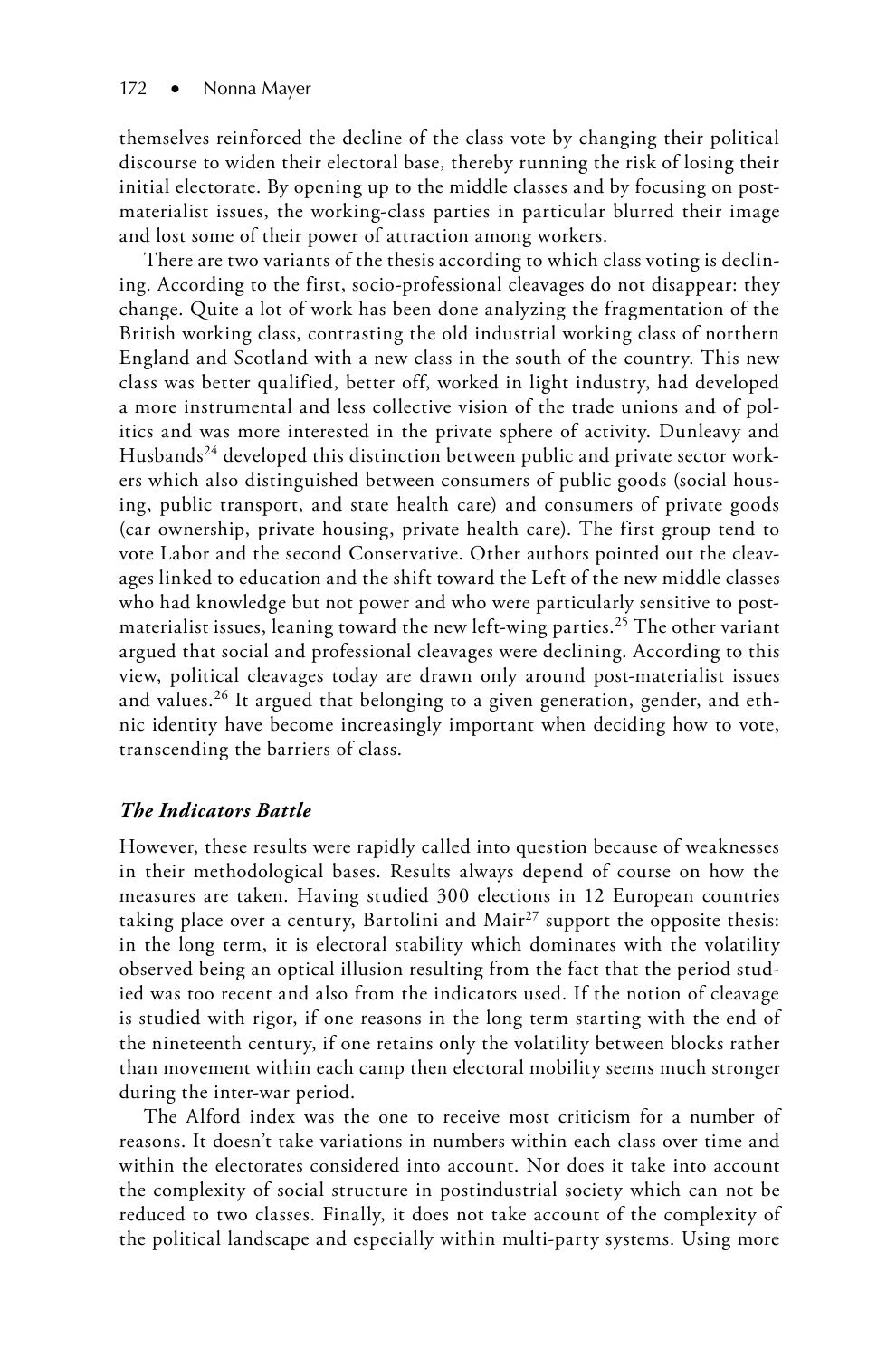sophisticated statistical methods together with more finely tuned and more subtle socio-professional and political divisions, other research has put the decline of the class vote into perspective. In England, Anthony Heath and his colleagues at Oxford<sup>28</sup> carried out research using loglinear models based on the calculation of odds ratios. The odds of workers having voted Left rather than Right  $(O<sub>L</sub>/O<sub>R</sub>)$  is related to the odds of non-workers having voted Left rather than Right  $(\bar{O}_I/\bar{O}_R)$ . The further the value is from 1, the stronger the class effect is. Rather than confining themselves to the worker/non-worker dichotomy, the authors returned to the more elaborate classification put forward by John Goldthorpe and Robert Erikson.<sup>29</sup> This classification takes account of the degree of autonomy in the workplace, the level of expertise and the exercise of authority to distinguish the service class from routine non manual employees and manual workers. They conclude that, in England, there is no linear decline in class voting but rather "trendless fluctuations" where class voting decreased between 1964 and 1979 and then rose again. The specific context of each election must be taken into account, the decline in the working-class vote, for example, usually sanctions a long period of Labour government.

The most sophisticated model is the one proposed by Michael Hout, Jeff Manza, and Clem Brooks<sup>30</sup> in their analysis of class voting in the United States. Using presidential elections between 1948 and 1992 they measure what they call, "the total class vote" as opposed to the "traditional class vote" as measured by the Alford index. They take account of all possible electoral choices including abstention and ballots for independent candidates. They distinguish six socio-professional categories, based on Goldthorpe's classification and they use a synthetic indicator, the kappa index which summarizes a series of multinomial logistic regressions. They conclude that class voting has not disappeared in the United States. On the other hand, important realignments have taken place as workers have detached themselves form the Democratic Party, company owners have stressed their support for the Republicans and professionals and managers<sup>31</sup> have shifted toward the Democrats.

The controversy has not yet been settled as Geoffrey Evans' collective book illustrates, $32$  bringing together fervent opponents and defenders of the class vote thesis, all of them camping on their own positions.<sup>33</sup> More recently, the major studies of Knutsen<sup>34</sup> and Thomassen<sup>35</sup> reassess transformations in cleavage voting in Europe and Jeroen Van de Waal, Peter Achterberg, and Dick Houtman even conclude that there has been a revival of class voting, drawing from the data of the International Social Mobility and Politics File.<sup>36</sup>

#### **France in the European Mirror**

In the light of these debates, the major electoral surveys carried out at the Cevipof enable an in-depth study of change in class voting in France from the presidential election of 1978 to the  $2002^{37}$  presidential election to be undertaken. During this period, social structure changed enormously.<sup>38</sup> The overall level of qualifications rose. From 1980 to 2002 the proportion of young people aged 20–24 in higher education increased from 18% to 43%. The proportion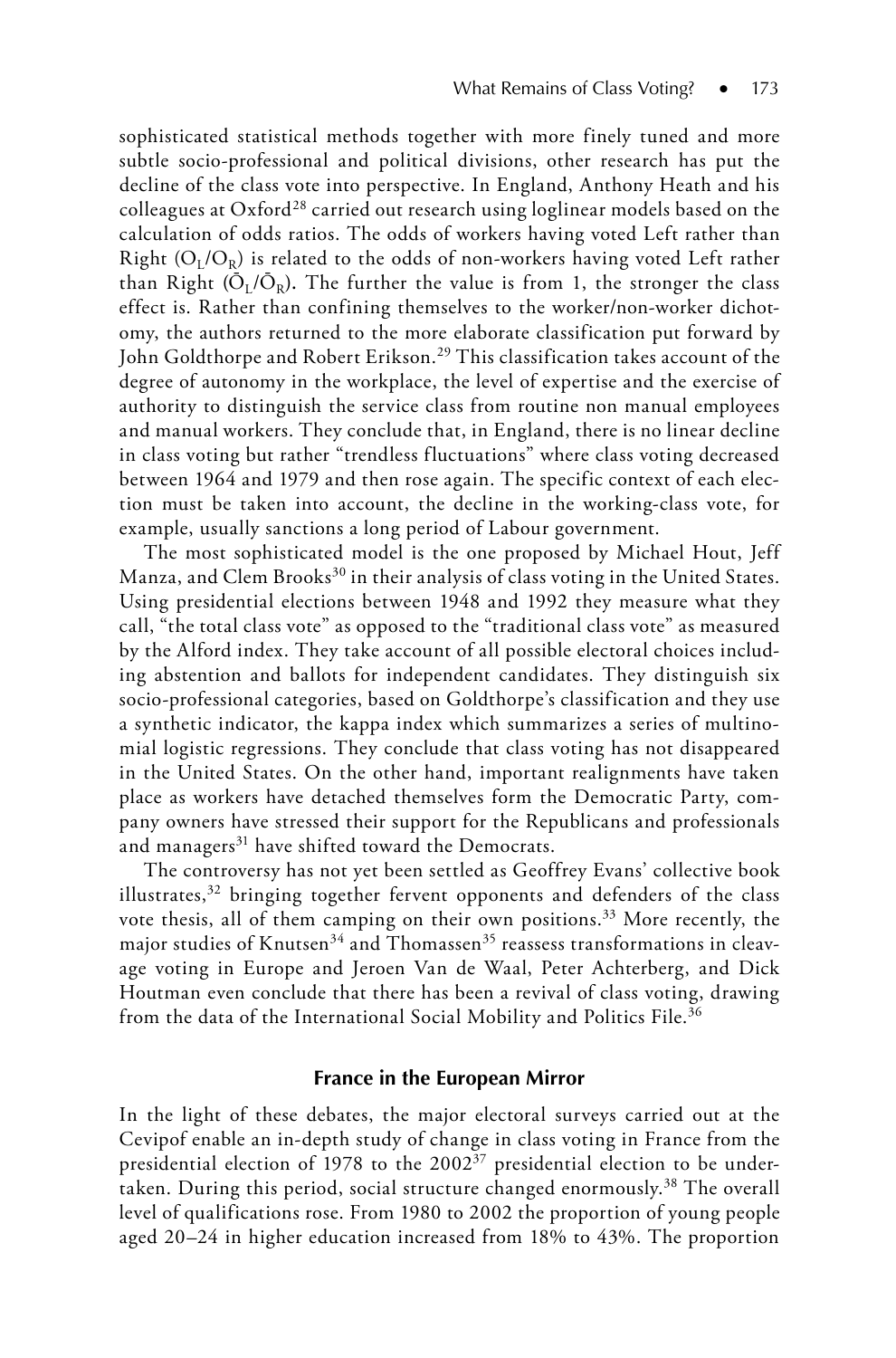#### 174 • Nonna Mayer

| Goldthorpe and Erikson (1992)      | The INSEE's Socio-professional Groups                                  |
|------------------------------------|------------------------------------------------------------------------|
| Self-employed                      | Agriculteurs, commerçants, artisans                                    |
| Upper service class                | Cadres, professions intellectuelles supérieures,<br>chefs d'entreprise |
| Lower service class                | Professions intermédiaires                                             |
| Routine non-manual employees       | Employés                                                               |
| Skilled workers, unskilled workers | <i><u><b>Ouvriers</b></u></i>                                          |

**Table 10.2** Correspondence between Goldthorpe's and the INSEE's classification

*Source*: Cevipof post-electoral surveys and the French Electoral Panel, 2002.

of self-employed receded. Farmers represented 20% of the active population in 1954 and less than 5% in 2002 and the share of artisans and shopkeepers dropped from 12% to 5%. The proportion of workers fell from more than 30% to 25%, while the number of routine non-manual employees doubled to reach 30%. The number of people in the upper service class quadrupled and the lower service class doubled. Today, taken as a whole, professionals and managers make up one third of the workforce. Finally, mass unemployment, mostly affecting routine non manual employees and workers began in 1974 and varied between 8% and 12% throughout the period as against less than 2% in the 1960s. This was also a politically volatile period which witnessed the arrival of the Left in power followed by its defeat, the implantation of the *Front National* (FN) in the French political landscape, the return of the Left as a result of the surprise dissolution in 1997, three periods of cohabitation, and the return of the Right as a result of the political "earthquake" on the April 21, 2002, when Jean-Marie Le Pen beat the socialist candidate, Lionel Jospin in the first round of the presidential election thus qualifying for the second round.

Two indicators of social class were used. The first of these was the interviewee's occupation using the INSEE's nomenclature of six socio-professional groups (SPG) which is quite similar to Goldthorpe and Erikson's classification (table 10.2). The second indicator used was the socio-professional status which distinguishes between the self-employed and employees who work for a boss. This includes both public sector employees whose employer is the state and private sector employees. The unemployed, retirees and women who have given up paid employment were reclassified according to their last job, the effects of the professional background on electoral behavior being prolonged beyond the temporary or definitive cessation of activity. Lastly, on the political front, the emergence of the *Front National* was taken into account and a distinction was made between votes for the Left, the Center-Right, and the Extreme-Right.

#### *Class Dealignments and Realignments*

During the period studied, the privileged bonds between workers and left-wing parties were effectively eroded (table 10.3). In 1978, seven out of ten workers voted for them.

In 2002, only 43% of them did so. Although the left-wing vote remained the largest among them, the gap with non-worker employees practically disappeared.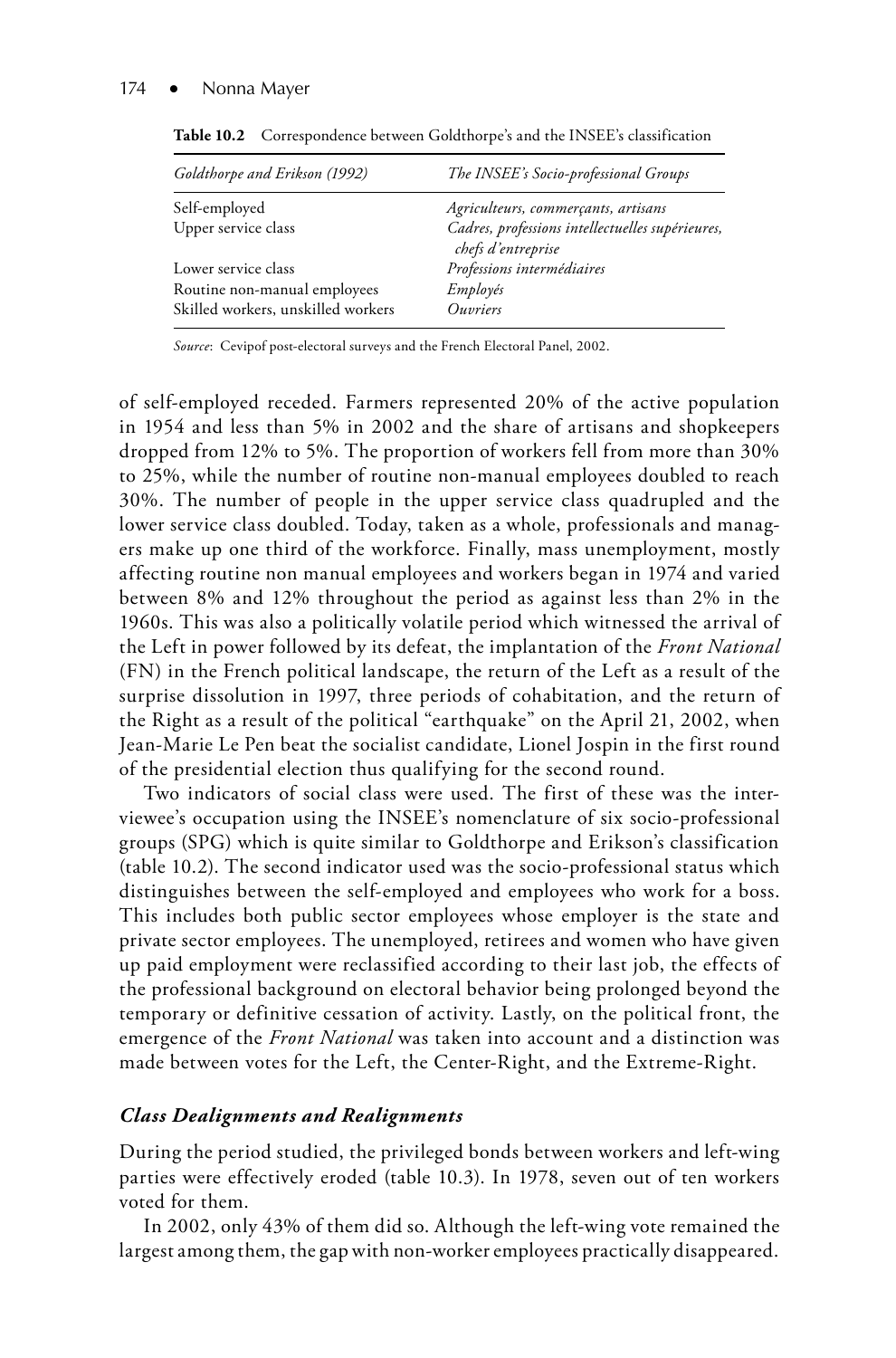The Alford index which was at 23 in 1978 was at zero in 2002. This receding of the Left was linked to transformations within the working-class landscape which was greatly affected by industrial restructuring and unemployment. This partly benefited the *Front National*. It obtained its highest score from workers in the 1995 presidential election or more precisely from those workers who did actually vote as the abstention rate was highest<sup>39</sup> amongst this section of the electorate. Between 1978 and 2002, the total number of votes cast by workers for the Extreme-Right increased from 1% to 26%. Harnessing the disappointment aroused by the arrival of the Socialists in power in 1981, the FN portrayed itself as the privileged defender of the little guy against the great and powerful, the people against the elites. Conversely, the salaried middle classes—a category with a high proportion of young people, urban dwellers, well-educated people, non church goers, and sensitive to post-1968 values moved closer to the Left and in particular to the Socialist Party which had been renovated in 1971. This switching of political allegiances drew the new socio-professional cleavages.

The first of these distinguishes between employees and the self-employed. Four out of five of the latter prefer the right-wing to left-wing parties who, to their minds, defend employees against owners and reinforce state intervention in economic life. In 2002, the level of left-wing votes among the two groups was still separated by 23 points as against 32 in 1978 (table 10.3). A second cleavage has appeared between private and public sector employees. The latter are more likely to vote Left that has remained the dominant political force amongst them throughout the period studied. During the same period,

|                                | 1978  | Leg. election Pres. election Pres. election<br>1988 | 1995  | 1997  | Leg. election Pres. election<br>2002 |
|--------------------------------|-------|-----------------------------------------------------|-------|-------|--------------------------------------|
| Socio-professional group       |       |                                                     |       |       |                                      |
| Farmers                        | 26    | 29                                                  | 20    | 27    | 18                                   |
| Owners                         | 31    | 32                                                  | 19    | 31    | 20                                   |
| <b>Executives and Managers</b> | 45    | 41                                                  | 46    | 46    | 43                                   |
| Mid-level employees            | 57    | 48                                                  | 45    | 51    | 50                                   |
| Routine non manual             |       |                                                     |       |       |                                      |
| employees                      | 54    | 52                                                  | 38    | 52    | 39                                   |
| Workers                        | 70    | 63                                                  | 49    | 52    | 43                                   |
| Alford Index                   | 23    | 18                                                  | 11    | 5     | $\bf{0}$                             |
| Status                         |       |                                                     |       |       |                                      |
| Self-employed                  | 28    | 30                                                  | 22    | 29    | 21                                   |
| Salaried                       | 60    | 54                                                  | 44    | 51    | 44                                   |
| Gap                            | 32    | 24                                                  | 22    | 22    | 23                                   |
| Sector                         |       |                                                     |       |       |                                      |
| Private                        | 58    | 52                                                  | 40    | 47    | 39                                   |
| Public                         | 64    | 58                                                  | 52    | 57    | 51                                   |
| Gap                            | 6     | 6                                                   | 12    | 10    | 12                                   |
| Total                          | 53    | 49                                                  | 41    | 48    | 43                                   |
| <b>Numbers</b>                 | 3,867 | 3,091                                               | 3,149 | 1,963 | 2,826                                |

**Table 10.3** The left-wing vote by socio-professional group and status (%)

*Source*: Cevipof post-electoral surveys and the French Electoral Panel, 2002.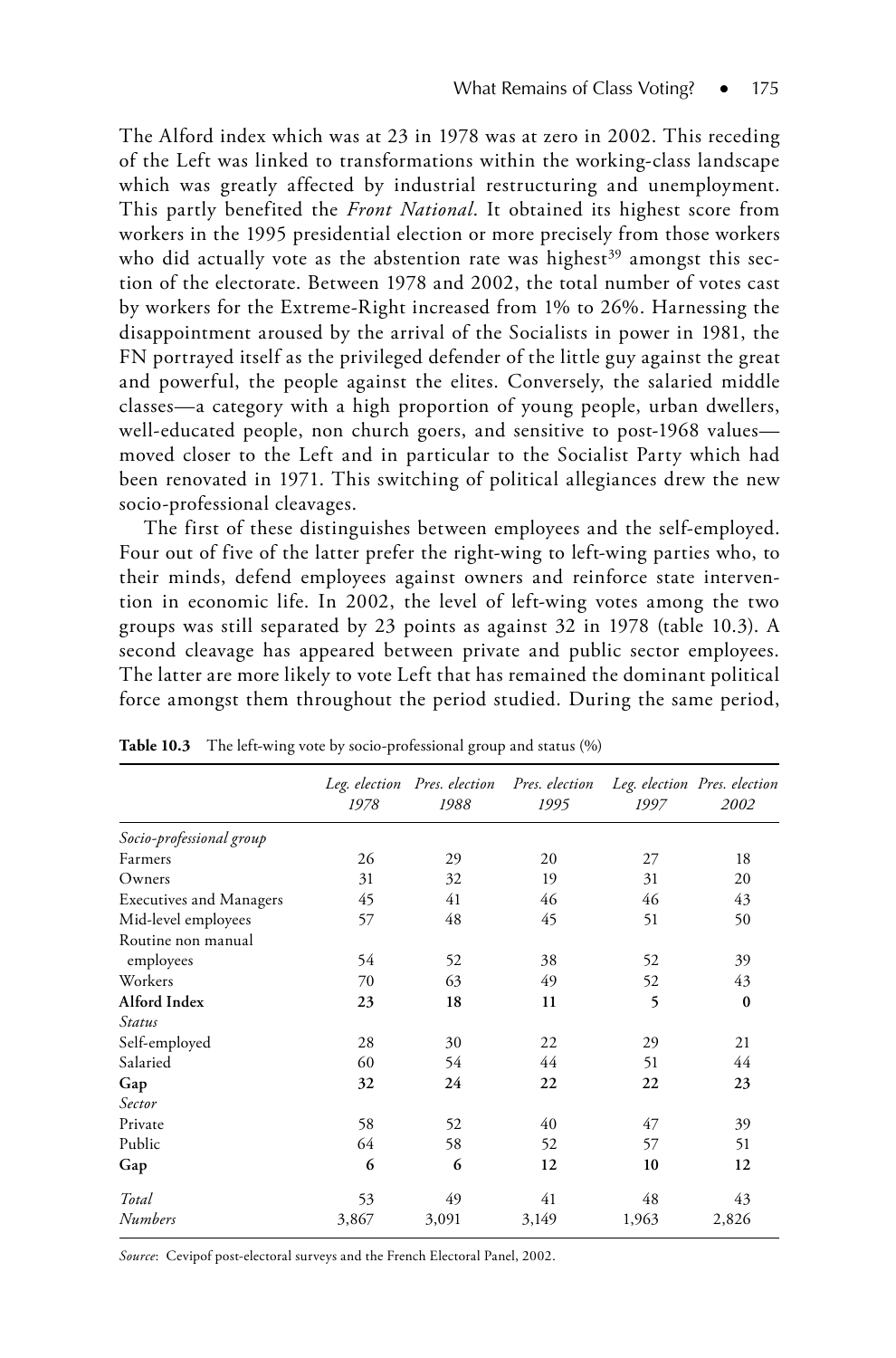the Left receded among private sector employees who tend to be more receptive to either Le Pen type political messages (workers and routine non manual employees) or messages from the Center Right (managers and professionals). The gap between the two groups has risen from 6 points in 1978 to 12 points since 1995. The persistence of unemployment, which has affected private sector employees massively, has made them see public sector employees as privileged as they have guaranteed jobs and better pension schemes. In the meantime, the latter are fearful of the economic liberalism of the Right and the risks of deregulation associated with the building of the European Union. Socio-professional cleavages have shifted. However, they have not disappeared.

A correspondence factor analysis allows these transformations to be visualized more synthetically (figure 10.2). This is done by projecting the six socioprofessional groups onto the political landscape and following their movements in time from one election to another.<sup>40</sup> Three phenomena clearly appear. Workers have progressively moved toward the center of the graph, shifting away from their initial anchoring on the Left. Managers and the upper service class, on the other hand, have moved away from the Right. A loglinear model of these different parameters<sup>41</sup> confirms the hypothesis of a transformation and not the disappearance of class voting. To the de-alignment of workers corresponds a realignment of mid-level employees toward the Left and of the self-employed toward the Right.

#### *The Perturbing Effect of the Front National*

The only exception to this rule is the vote for the *Front National* which brings yesterday's class enemies—workers and small business owners—into the same camp through their rejection of immigrants.<sup>42</sup> This blurring of boundaries



**Figure 10.2** Changes in the vote by socio-professional group in France 1978–2002 *Source*: Cevipof post-electoral surveys and the French Electoral Panel, 2002 (Cautrès and Mayer, 2004, p. 154).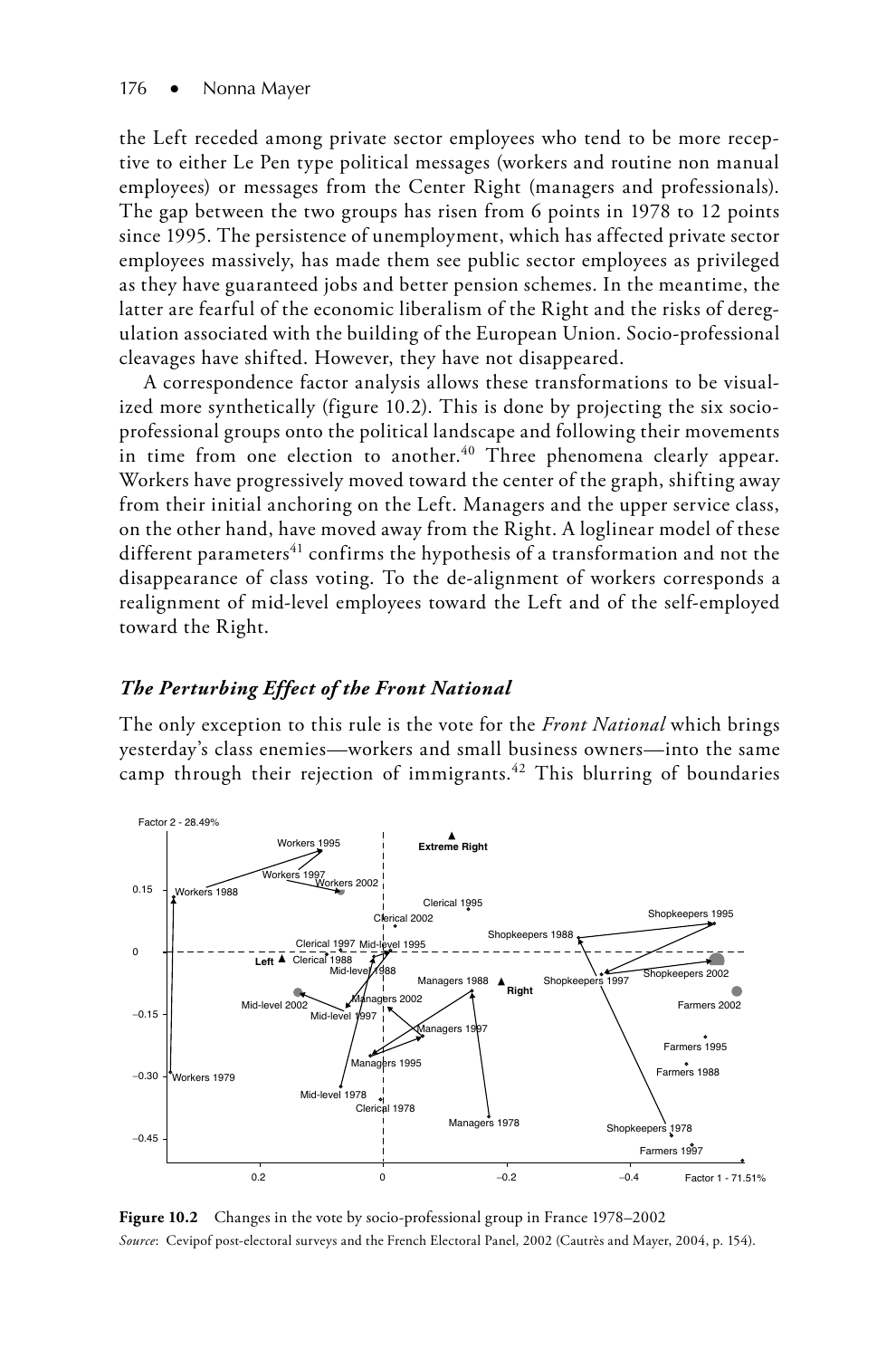| Socio-professional group       | 1998 | 1995 | 2002 | Gap  |
|--------------------------------|------|------|------|------|
| Farmers                        | 10   | 10   | 22.  | 12.  |
| Owners                         | 19   | 19   | 22   | 3    |
| <b>Executives and Managers</b> | 14   | 4    | 13   | $-1$ |
| Mid-level employees            | 15   | 14   | 11   |      |
| Routine non manual employees   | 14   | 18   | 22   | 8    |
| Workers                        |      | 21   | 23   | 6    |

**Table 10.4** The Le Pen vote by socio-professional group (%)

*Source*: Cevipof post-electoral surveys and the *Panel électoral français*, 2002.

intensified again during the 2002 presidential election, when for the first time the FN leader made advances in rural and agricultural areas. The level of the Le Pen vote is identical among farmers, company owners, non manual employees and workers. The only categories to resist his influence are executives and managers (table 10.4). The specific nature of the Le Pen vote is confirmed by taking the different parameters likely to explain the vote into account.<sup>43</sup>

Religion and socio-professional status (self-employed, public sector employee, private sector employee) remain the best predictors of choice between left- and right-wing candidates in the first round. The same can not be said for the Extreme-Right. In this case, it is no longer the socio-professional status which counts but the level of education and the sex of the voter. Whatever their age, less well-educated voters gave their vote more often to Le Pen or Mégret on April 21, and men much more willingly than women. If women had been the only ones to vote on that day, Le Pen would have been in third position after Jospin and Chirac. If only men had voted, Le Pen would have taken first place, in front of Chirac and Jospin. The simplistic discourse of the *Front National* which makes immigrants the single cause of all problems in France today, and "national preference," the miracle remedy for unemployment, is more readily listened to among the less well educated. Added to this, the physical and verbal violence that surrounds Le Pen rebuffs female voters, as does the traditional image of the woman at home which he conveys.

The *Front National* therefore appears to be a perturbing element in the French political landscape, bringing together a composite electorate by means of the federating issue of immigration. Whatever the election, this is the problem which together with insecurity is the primary motivation for this electorate. This is quite clearly a cross-cleavage and cross-class issue vote.

#### *European Electoral Tendencies*

The first wave of the European social survey was carried out late 2002, early 2003 in around 20 countries including France. It provided an opportunity to compare the French situation to what was happening in other European countries. There already exist several comparative studies on electoral cleavages. The one which Jacques Thomassen directed recently on the European voter, using the European electoral survey data bank of the International Committee for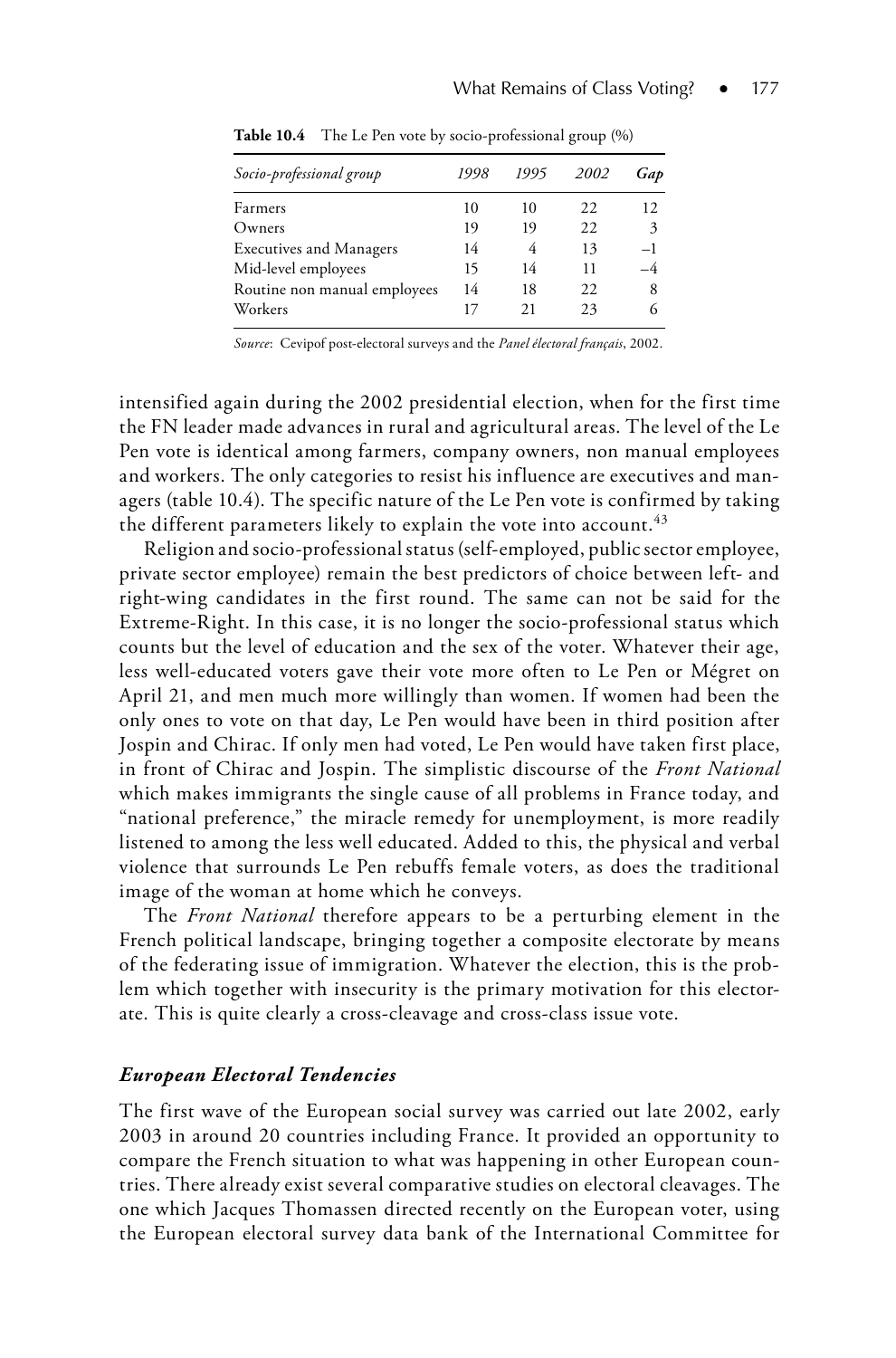Research into Elections and Representative Democracy (ICORE),<sup>44</sup> confirms a general weakening of the relationship between party choice and class membership. However, he confines himself to the six countries for which comparable data since the 1960s are available: Denmark, (West) Germany, the Netherlands, Norway, Sweden and the United Kingdom. Oddjborn Knutsen's study, <sup>45</sup> using several *Eurobarometers* waves (1975–1997), includes France alongside Belgium, Denmark, Germany, Ireland, Italy, the Netherlands, and the United Kingdom. Knutsen keeps to the Left-Right dichotomy using the whole range of class vote indicators to show how it reached its highest level in Denmark and its lowest in Italy and Germany. During the period under study, it declined overall by 35% (Kappa index) to 47% (Alford index) on average. The decline was highest in Denmark and the Netherlands, insignificant in Germany and middling in France. Using the ESS survey, this analysis can be continued. Our socio professional indicator comes close to John Goldthorpe and Robert Erikson's categorization (table 10.2), distinguishing four groups of employees from executives and managers to workers and classifying the self-employed separately.<sup>46</sup> The second indicator used is the status divided into three positions distinguishing between self-employed workers and public and private sector employees. $47$ The electoral indicator used is the reconstitution of the votes in the last national election. The question was often asked several months after the election and is understood here essentially as an indicator of political position. It correlates to the position on a Left-Right scale and degree of party alignment. France is compared to two countries where class voting was particularly high, Sweden and the United Kingdom, to Germany where it was particularly low and to Spain, a southern country where industrialization is more recent.

In three of these five countries, it can be observed that the level of left-wing voting—the ecologists are included here—increases regularly as one goes down the social scale: from company owners to senior and mid-level executives, then to clerical and sales staff, reaching its maximum among workers. In Sweden and the United Kingdom in particular, almost three quarters of workers say they voted Left and 60% do so in Spain where the group is the largest<sup>48</sup> (table 10.5). In France, on the other hand, the working-class exception is no more. There is no longer any difference between the level of left-wing votes among workers, non manual employees and mid-level employees. Finally in Germany, the Alford index is negative. The left-wing vote is higher among mid-level employees and executives and managers than among workers as had been observed in France right after the 2002 presidential election (table 10.3). But if the relationship to the means of production is taken as an indicator contrasting employees as a whole to the self-employed, the class vote clearly remains. In all five countries, including Germany, the fact of being self-employed clearly decreases the likelihood of a left-wing vote.

Finally, the cleavage between public and private sector employees is really strong only in France (the gap in the level of left-wing voting among the two groups stands at 14 points) where debate on maintaining public service has been particularly intense and to a lesser extent in Germany. It is inexistent elsewhere.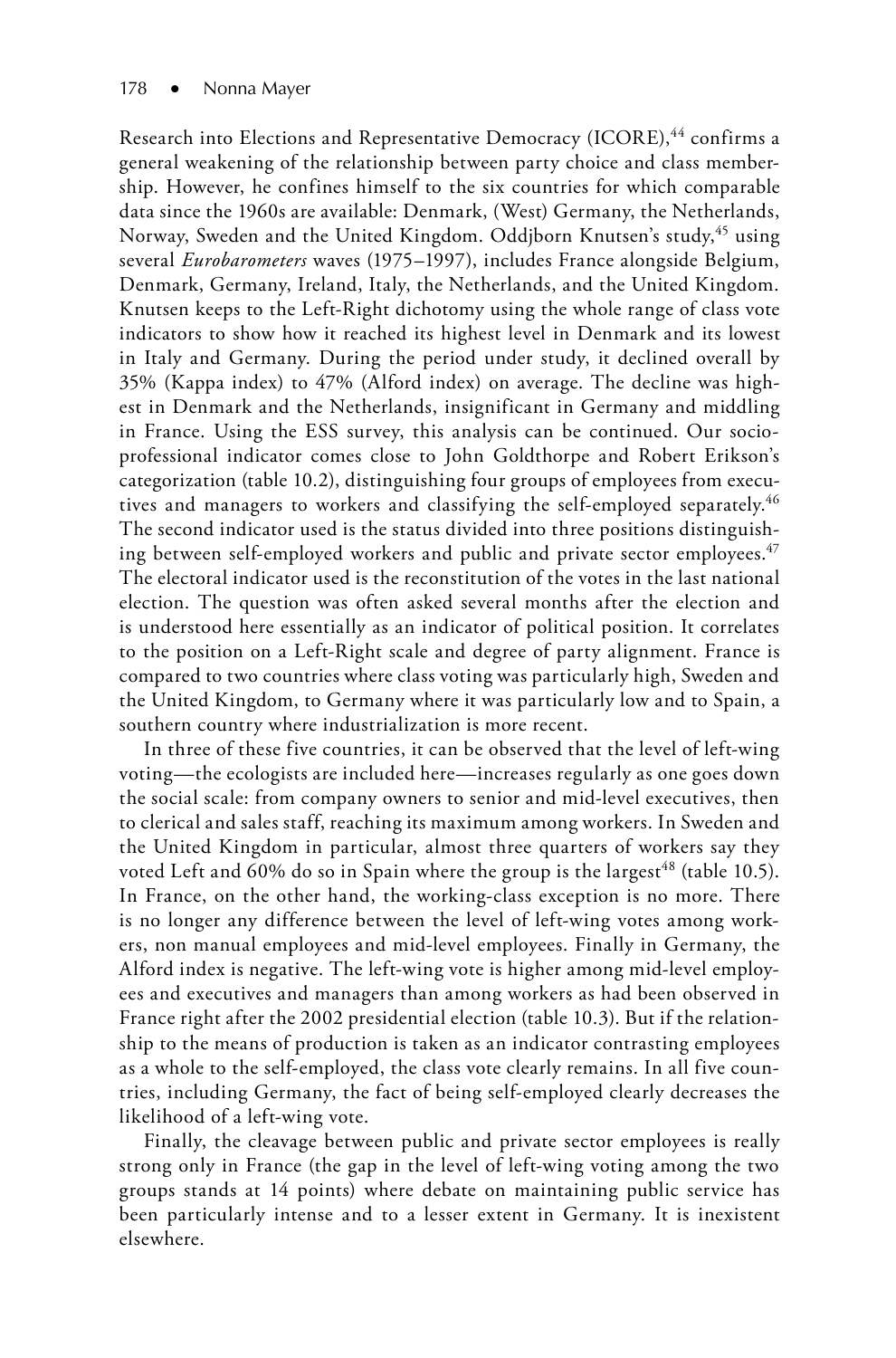|                                              | <b>GE</b> | SP       | FR | UK      | SW |
|----------------------------------------------|-----------|----------|----|---------|----|
| Socio-professional group                     |           |          |    |         |    |
| Self-employed                                | 33        | 31       | 37 | 56      | 40 |
| Executives and managers, Liberal professions | 58        | 34       | 50 | 63      | 48 |
| Mid-level employees                          | 68        | 41       | 58 | 63      | 55 |
| Routine non manual employees                 | 55        | 53       | 58 | 63      | 65 |
| Workers                                      | 55        | 60       | 57 | 74      | 74 |
| Alford Index                                 | $^{-1}$   | 18       | 4  | 12      | 18 |
| Status                                       |           |          |    |         |    |
| Self-employed                                | 33        | 31       | 37 | 56      | 40 |
| Salaried                                     | 59        | 54       | 56 | 66      | 62 |
| Gap                                          | 26        | 23       | 19 | 11      | 22 |
| Sector                                       |           |          |    |         |    |
| Private                                      | 57        | 54       | 51 | 66      | 61 |
| Public                                       | 65        | 54       | 65 | 65      | 64 |
| Gap                                          | 9         | $\bf{0}$ | 14 | $^{-1}$ | 3  |

**Table 10.5** Left-wing vote by socio-professional group and by country (%)

*Source*: ESS survey, 2003.

These results are based on the reconstitution of past votes whose unreliability is well known and on a simplified socio-professional nomenclature which limits the comparison. They need to be completed by national electoral surveys using much more detailed social and political indicators and notably questions on feelings of belonging to a given class. They show nonetheless that "class voting" continues to exist but in other forms. The main cleavages highlighted by Lipset and Rokkan have not disappeared. They have softened and shifted as a result of change in socio-professional structures and in the party system. This has varied greatly from one country to another. Overall, the link between belonging to the working class and voting to the Left has declined everywhere though it nonetheless remains strong in Sweden and more generally in the Scandinavian countries and in Britain (Table 10.5). On the other hand, from an electoral point of view, the Left has made progress amongst non working-class employees and has broadened its base beyond its habitual electorate amongst clerical and sales staff and mid-level employees. This can be read in either of two ways, as a class de-alignment but also as a class realignment. It can also be read as a wider opposition between the self-employed, who answer only to themselves and employees who are dependant on a boss. In other words, the socio-professional category one belongs to continues to be a factor in determining whether one votes Left or Right and more so than income or level of qualification.49

However, it is equally obvious that mid-level employees do not make up a class in the same way that yesterday's workers did. Some of them at least—and in particular industrial workers who worked for large companies and lived in the same social housing areas—had a strong professional identity and a class culture which meant they leaned toward the left-wing unions and parties, and in particular the Communist Party. The world of non working-class employees seems much more fragmented and the notion of "middle" class less a mobilizing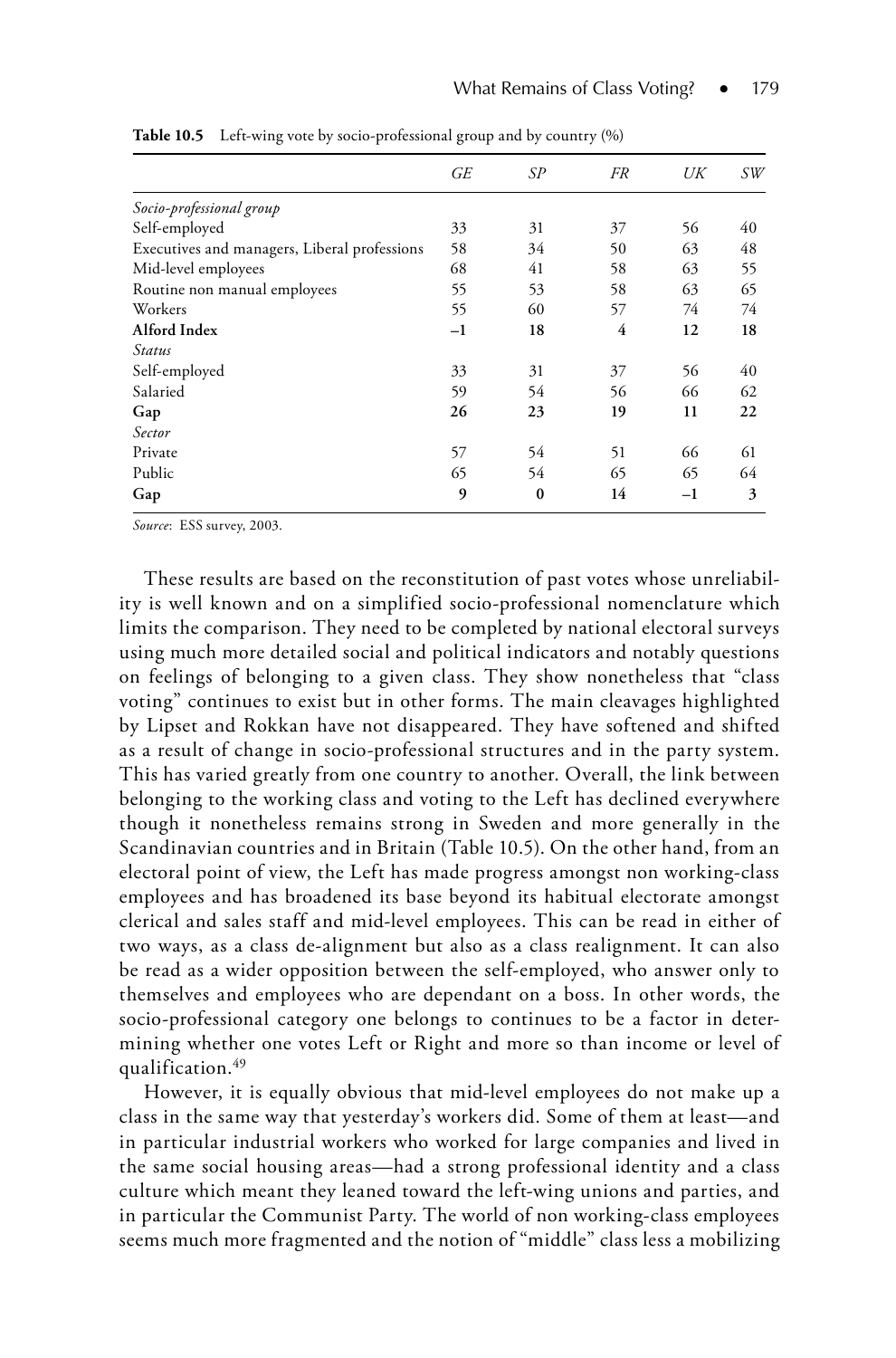force. As for the parties, they refer less and less to the notion of class and in this way contribute themselves to untying the links between social classes and votes.

#### **Notes**

- 1. Lipset, 1981, 234.
- 2. Lipset and Clark, 1991; see also Clark and Lipset, 2001.
- 3. Lazarsfeld, Berelson, and Gaudet, 1944.
- 4. The socioeconomic status was identified by the interviewer who placed the people interviewed on a scale of 1–5, using a synthetic indicator narrowly correlated to the professional sector, level of education and the feeling of belonging to a particular class (Lazarsfeld, Berelson, and Gaudet, 1944, pp.17–21).
- 5. Ibid., p. 27.
- 6. Opposition between Republicans and Democrats was essentially built around the issues of slavery and the Civil War, although a class dimension was also present.
- 7. Lipset and Rokkan, 1967.
- 8. Alford, 1963.
- 9. Butler and Stokes, 1969.
- 10. Michelat and Simon, 1977.
- 11. Interviews with workers who declared they had no religion, carried out in 1966 (Michelat and Simon, 1977).
- 12. The indicator is the following: "Do you feel you belong to a social class? If yes, which one? (free answers)."
- 13. Rose, 1974.
- 14. The term comes from the Netherlands, from *verzuiling*: pillar. Society is segmented vertically into communities (religious, ideological, linguistic, ethnic, etc.) which rely on an associative network (schools, unions, sports clubs, cultural associations, etc.). These associations and clubs take the individual in hand from birth to death and shape his/her relationship to the world and to politics.
- 15. Lipset and Rokkan, 1967, pp. 50–56.
- 16. Pedersen, 1979.
- 17. Crewe and Denver, 1985.
- 18. Goldthorpe et al., 1969.
- 19. Inglehart, 1990.
- 20. Habert, 1996.
- 21. Rose and McAllister, 1986.
- 22. Franklin et al., 1992.
- 23. Kitschelt and McGann, 1995.
- 24. Dunleavy and Husbands, 1985.
- 25. Grunberg and Schweisguth, 1983.
- 26. Inglehart, 1990.
- 27. Bartolini and Mair, 1990.
- 28. Heath, Jowell, Curtice, 1985; Heath et al., 1991; Cautrès and Heath, 1996.
- 29. Goldthorpe and Erikson, 1992.
- 30. Hout, Manza, and Brooks, 1995b.
- 31. The "professionals" category includes self-employed people such as doctors and lawyers, etc.
- 32. Evans, 1999.